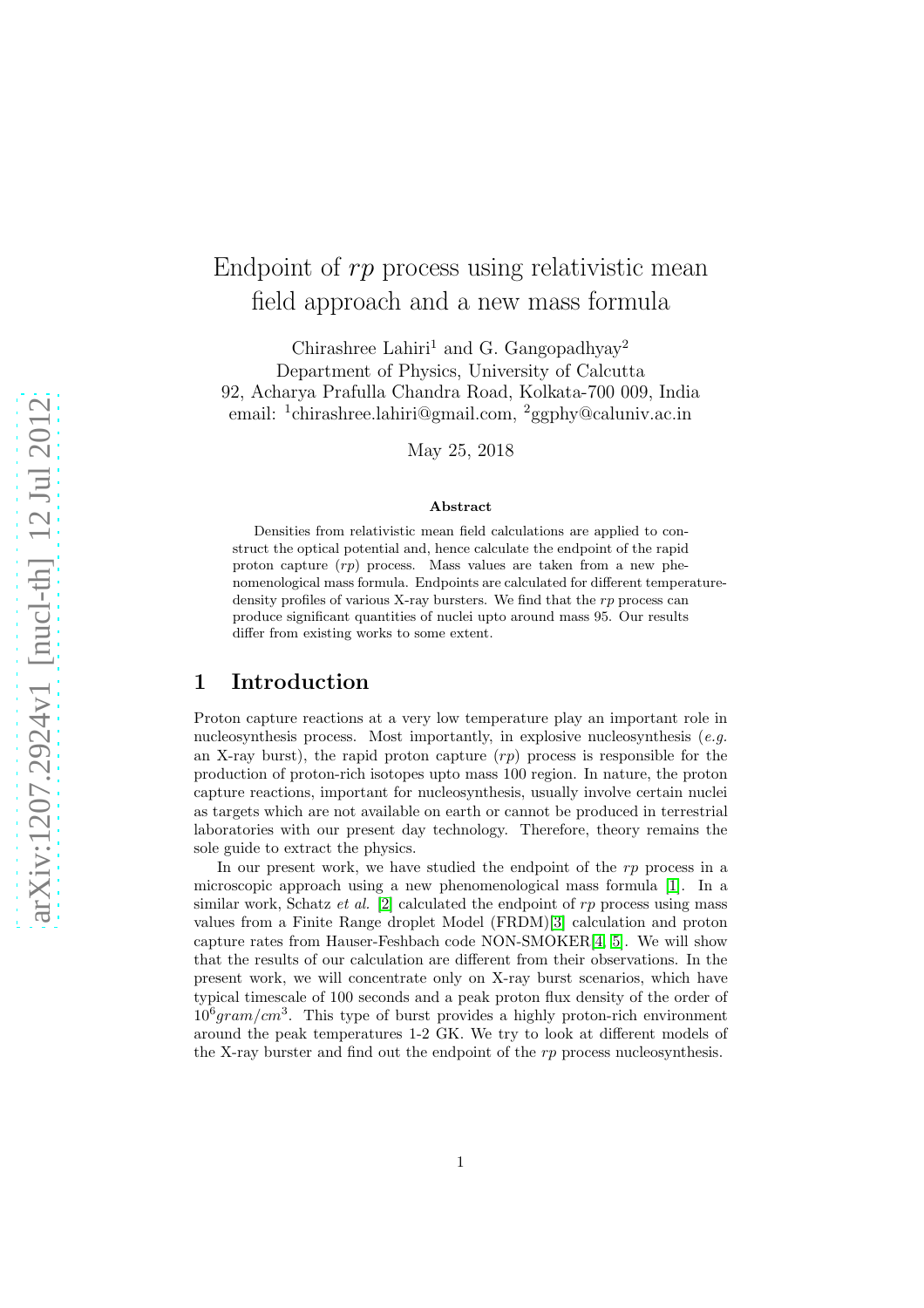# 2 Methodology

When an X-ray burst takes place, a proton-rich high temperature environment. which triggers the  $rp$  process, is created. The process passes through nuclei near the proton drip line, not available on earth. In regions far from the stability valley, rates derived from phenomenological calculations may not represent the reality very well, leading to considerable uncertainty in the process. Very often, the reaction rates are varied by a large factor to study their effects. On the other hand, in a microscopic calculation, uncertainty in reaction rates can be reduced and therefore, this approach is expected to give a more accurate result for unknown mass regions. In a previous work $[6]$ , we have shown that the rates may vary at most by a factor less than two when the cross-section values range over four orders of magnitude.

A microscopic calculation has been performed to evaluate proton capture rates for the nuclei involve in the rp process in the present work. We use the spherical optical model to calculate the rates of the relevant reactions. As most of the nuclei involved in the process lie around the drip line, experimental density information are not available. Hence, theoretical density profiles have been calculated using relativistic mean field (RMF) theory. In the present work, we use the FSU Gold Lagrangian density[\[7\]](#page-6-3) and solve the RMF equations in the spherical approximation for the nuclei involved in the  $rp$  process. This Lagrangian density, containing additional nonlinear terms for the vector isoscalar meson self interaction and an interaction between the isoscalar vector and the isovector vector mesons, has been found to be very useful in describing nuclear properties throughout the mass table [See *e.g.* Bhattacharya *et al*[\[8,](#page-6-4) [9\]](#page-6-5) and references therein].

The microscopic optical model potential for capture reactions are obtained using effective interactions derived from the nuclear matter calculation in local density approximation, *i.e.* by substituting the nuclear matter density with the density distribution of the finite nucleus. In the present work, we have constructed the potential by folding the density dependent M3Y (DDM3Y)[\[10,](#page-6-6) [11,](#page-6-7) [12\]](#page-6-8) interaction with densities from RMF approach. This interaction was extracted from a finite-range energy-independent G-matrix element of the Reid potential by adding a zero-range energy-dependent pseudo-potential and a densitydependent factor. The interaction at the point  $\vec{r}$  is, thus, given by

$$
v(r, \rho, E) = t^{M3Y}(r, E)g(\rho)
$$
\n<sup>(1)</sup>

where E is the incident energy and  $\rho$ , the nuclear density. The  $t^{M3Y}$  interaction is given by

$$
t^{M3Y} = 7999 \frac{e^{-4r}}{4r} - 2134 \frac{e^{-2.5r}}{2.5r} + J_{00}(E)\delta(r)
$$
 (2)

for r in fm, and  $J_{00}(E)$  is the zero range pseudo potential,

$$
J_{00}(E) = -276 \left(1 - 0.005 \frac{E}{A}\right) \text{MeV} fm^3 \tag{3}
$$

The density dependent factor  $g(\rho)$  has been chosen of the form  $C(1 - \beta \rho^{2/3})$ from the work by Chaudhuri[\[11,](#page-6-7) [12\]](#page-6-8) where the constants were obtained from a nuclear matter calculation as  $C = 2.07$  and  $\beta = 1.624$   $fm^2$ . We have used this form in our calculation without changing any of the above parameters.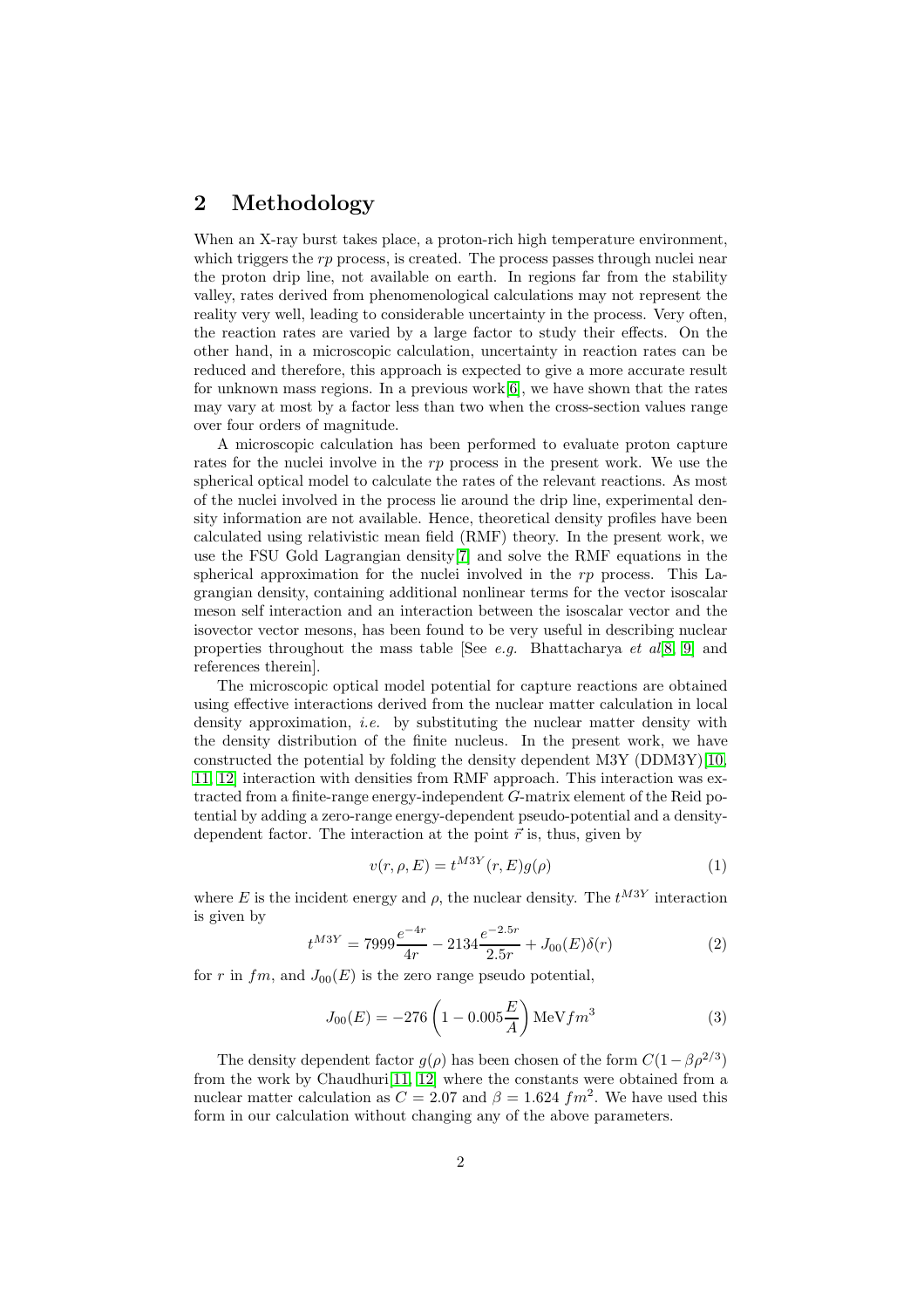We have also fixed the various parameters and prescriptions in the Hauser-Feshbach calculation for the relevant mass region by comparing our results to the experimental low energy proton capture cross sections for these nuclei. Our method of calculation for mean field and proton capture rates has been described in our earlier works[\[6,](#page-6-2) [13\]](#page-6-9) in detail. The computer code TALYS[\[14\]](#page-6-10) has been used for rate calculation.

Binding energy of nuclear ground state is one of the most important inputs in the study of astrophysical reactions. Experimental measurements are very difficult to perform in nuclei far from the stability line. Therefore, one has to take recourse to theoretical predictions. Though we have used a mean field calculation to extract the nuclear density profiles, no RMF calculation has been able to achieve a prediction of mass values with accuracy sufficient for studying the proton drip line. In fact, even Skyrme Hartree-Fock calculations can predict the mass values with an root mean square (rms) error slightly less than 0.6 MeV only. Thus, in the present work, we have obtained the mass values from a newly developed mass formula[\[1\]](#page-5-0). It uses a purely phenomenological form with empirically fitted parameters and predicts the known mass values of 2140 nuclei with an rms error of 0.376 MeV. In view of the success of the formula to predict the proton dripline and rp process upto mass 80 region [\[15\]](#page-6-11) and to predict the peaks in  $r$  process [\[16\]](#page-6-12) quite well, it will be interesting to see the effect of this mass formula on rp process beyond mass 80 region and to the endpoint of the rp process.

In an X-ray burst environment, a nucleus  $(Z, A)$  may capture a proton to form the nucleus  $(Z + 1, A + 1)$ . However, this process has to compete with its inverse, i.e. photodisintegration by emitting a proton at high temperature  $[(\gamma, p)]$  reaction. A negative or a small positive value of the proton separation energy implies that the inverse reaction dominates and the  $rp$  process stalls at that point, the so-called waiting point. Therefore, only a two proton capture process can bridge the waiting point nuclei. The bridging mechanism has been discussed in standard text books (for example the book by Illiadis[\[17\]](#page-6-13)). For the  $X(p, \gamma)Y$  reaction, the rate  $\lambda$  of the inverse process  $(\gamma, p)$  is related to the the proton capture rate by the reciprocity theorem and is of the form [\[17\]](#page-6-13)

$$
\lambda = 9.86851 \times 10^9 T^{\frac{3}{2}} \left(\frac{M_p M_X}{M_Y}\right)^{\frac{3}{2}} \frac{\left(2J_p + 1\right)\left(2J_X + 1\right)}{\left(2J_Y + 1\right)} \frac{G_p G_X}{G_Y}
$$
\n
$$
N \langle \sigma v \rangle_{pX \to Y\gamma} \exp\left(\frac{-11.605Q}{T}\right) \tag{4}
$$

in the unit of  $sec^{-1}$  for  $X(p, \gamma)Y$  process. The forward reaction rate, denoted by  $N\langle \sigma v \rangle_{pX \to Y\gamma}$ , is expressed in  $cm^3mol^{-1}sec^{-1}$ . The temperature T is in GK (10<sup>9</sup>K) and Q is the ground state Q-value of the  $(p, \gamma)$  reaction expressed in MeV. The normalized partition functions,  $G_X$  and  $G_Y$ , have been obtained from Rauscher *et al.*[\[18\]](#page-6-14) For protons, we use the standard values,  $G_p = 1$  and  $J_p = 1/2$ . As evident from the above expression, the Q-value, appearing in the exponent, plays a vital role in the whole process.

Apart from the above processes, a nucleus can decay by emitting beta particles while, for higher mass isotopes,  $\alpha$ -decay is another probable channel. In this work, the measured half life values for  $\beta$ -decay have been taken from the compilation by Audi et al.<sup>[\[19\]](#page-6-15)</sup> except in the case of  $^{65}$ As, which is taken from the experimental measurements by López  $et al.[20]$  $et al.[20]$  In absence of experimental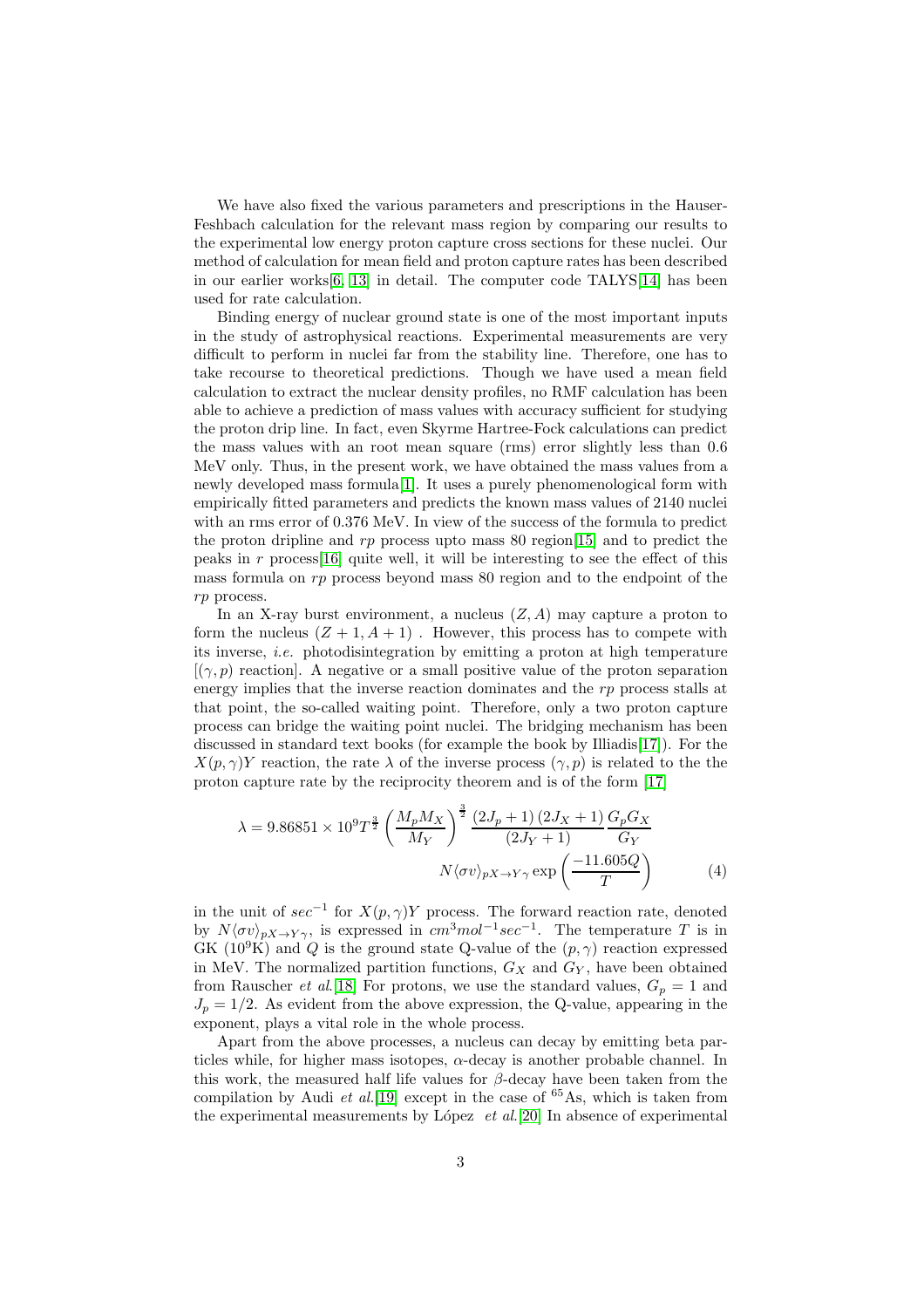data, half life values have been taken from the calculation by Möller  $et \ al. [3]$  $et \ al. [3]$ both for  $\beta$ - and  $\alpha$ - decay. Taking into account all the above processes, we have constructed a network extended upto A=110 region to study the nucleosynthesis path and relative abundances of the elements at any instant.

### 3 Results

The rp process paths are shown in Fig. 1 and Fig. 2 for temperatures 1.2 and 1.5 GK, respectively, using a constant proton flux density of  $10^6 gram/cm^3$ , a proton fraction of 0.7 and 100 seconds burst duration. Here, black lines indicate the path along which the major portion of the total flux flow whereas gray lines indicate the minor paths. The filled boxes in figures indicate the waiting points. As evident from these figures, rp process paths depend on the temperature of the environment to some extent. For example, at  $T= 1.2$  GK, major portions of the  $rp$  process flux at the waiting point nucleus <sup>64</sup>Ge convert to <sup>66</sup>Se by twoproton capture process. Less than  $1\%$  of the total flux flows through the  $\beta$ -decay channel and follow the paths showed by gray lines in Fig. 1. In contrast, at temperature  $T= 1.5$  GK (in Fig. 2), the probability of two-proton capture of  $64$ Ge gets reduced and the rp process path bifurcates from the waiting point nucleus almost in an equal proportion. This suggests that, at 1.2 GK, proton capture by  ${}^{64}$ Ge dominates over its inverse process, i.e. photodisintegration. As the temperature increases, contributions of photodisintegration process increases and therefore a large fraction of the total abundance chooses another path through more stable nuclei such as  ${}^{65}Ge$ ,  ${}^{66}As$ , etc. Similarly, near other waiting points ( $viz$ . <sup>72</sup>Kr, <sup>76</sup>Sr etc.) the abundance flow pattern changes with changing temperature. It is also evident from above the figures that, beyond mass 80, temperature change can hardly affect the scenario.

As shown in Fig. 1 and Fig. 2, above  $A=100$  region, the rp process continues through proton capture by In isotopes and  $\beta$ -decay of Sn isotopes. Here,  $^{100}$ In captures a proton to form  $^{101}Sn$  which completely decays to  $^{101}In$  as  $^{102}Sb$  is proton unbound. In turn,  $101\text{In}$  undergoes proton capture and further exhibits  $\beta$ decay. The process of proton capture followed by consecutive  $\beta$ -decay continues and relative abundances of nuclei decrease as one proceeds towards higher mass region. Ultimately, less than  $0.001\%$  of the total flux can reach  $106\text{In}$ , according to our present calculation.

According to the calculations of Schatz et al.[\[2\]](#page-5-1), a significant portion of the  $105$ Sn captures a proton to form  $106$ Sb, as  $106$ Sb has a sufficient positive proton separation energy (0.59 MeV from FRDM[\[3\]](#page-5-2) calculation). Another proton capture leads to <sup>107</sup>Te, which instantly undergoes  $\alpha$ -decay to <sup>103</sup>Sn. Thus, the rp process ends in the SnSbTe cycle.

In contrast, our calculation does not go through the SnSbTe cycle. It is clear that the SnSbTe cycle may not occur under two scenarios. Firstly, if <sup>106</sup>Sb isotope be very loosely bound (proton separation energy 0.119 MeV according to the mass formula<sup>[\[1\]](#page-5-0)</sup>), any <sup>106</sup>Sb that is formed by a proton capture instantly reverts back to <sup>105</sup>Sn. Second scenario occurs when the proton capture rates are too small for <sup>105</sup>Sn to initiate a proton capture process.

In a previous work<sup>[\[13\]](#page-6-9)</sup>, we have shown that a small fluctuation in the mass values of waiting point nuclei in mass 60-80 region may affect the effective half life and thus, proper knowledge of ground state binding energy is necessary to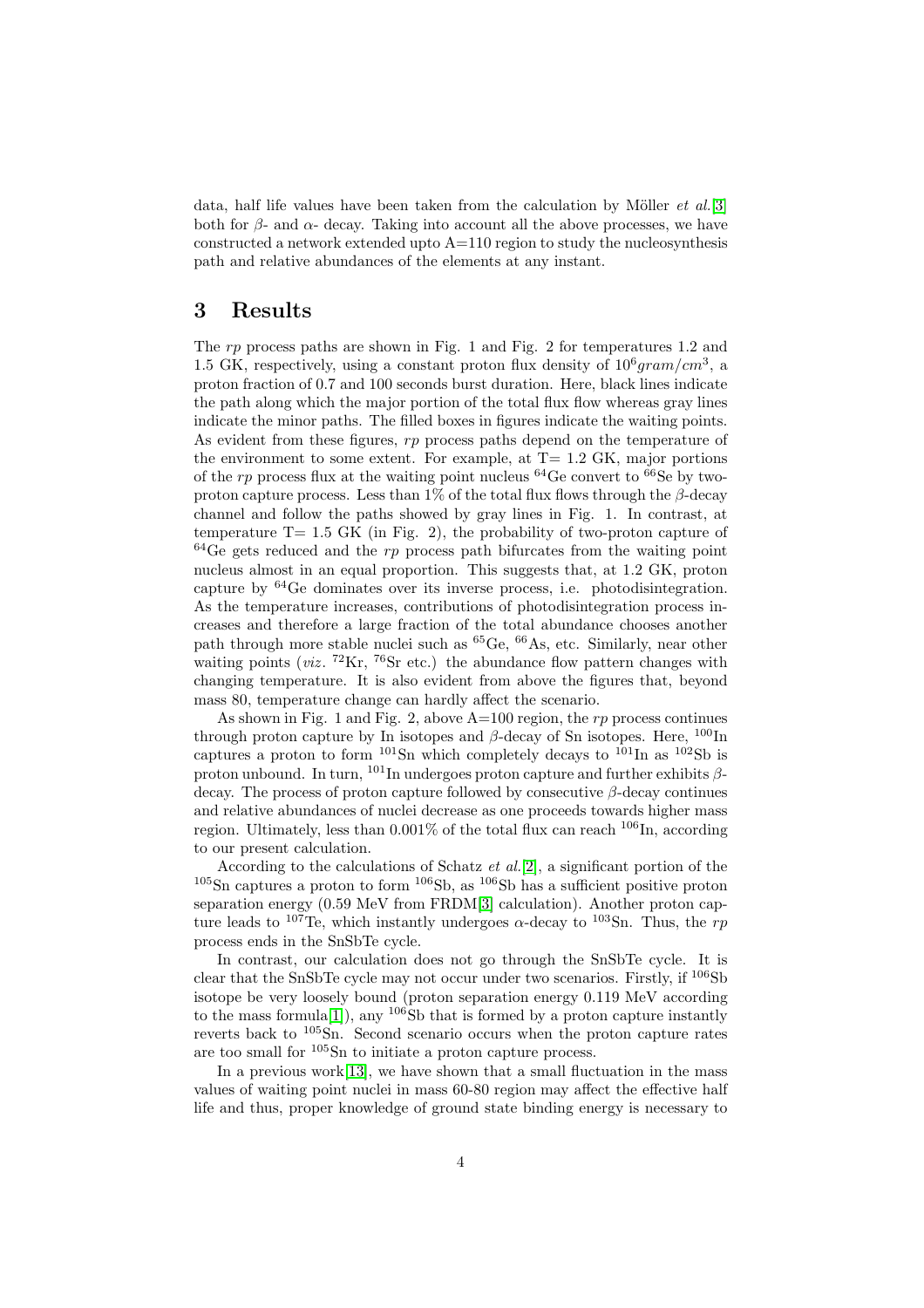understand the bridging phenomena of a waiting point nucleus below mass 80 region. However, as we move towards the higher mass region, we find that small variations in binding energy do not affect the  $rp$  process path significantly. Taking the rms error into account for the proton separation energy of  $106Sb$  $(0.119 \pm 0.376)$ MeV, we have checked whether the proton capture on  $^{105}$ Sn can dominate over its inverse process. We find that the fraction of the initial flux entering into the SnSbTe-cycle is negligibly small. We have repeated our calculation with the proton separation energy of  $106Sb$  isotope from a recent experiment by Elomma et al.[\[21\]](#page-6-17), viz. 0.428(0.008)MeV. We find that our results remain almost invariant. Repeating the entire calculation with ground state binding energies from FRDM[\[3\]](#page-5-2) calculation or the Duflo-Zuker[\[22\]](#page-6-18) mass formula do not alter this conclusion. Hence, we see that for a reasonable variation of mass values the  $rp$  process fails to enter into the SnSbTe-cycle for an X-ray burst of 100 seconds duration. If we consider an X-ray burst having duration greater than 150 seconds, a very small fraction of total flux, less than  $0.001\%$ of the original, enters the cycle.

Schatz *et al.*[\[2\]](#page-5-1) have used capture rates different from ours. In Fig. 3, we have plotted proton capture rates with temperature for the isotopes  $105\text{Sn}$ and <sup>106</sup>Sb respectively. The different values have been indicated as follows: Pres - Present work and NON-SMOKER - NON-SMOKER[\[4,](#page-6-0) [5\]](#page-6-1) results used by Schatz et al.<sup>[\[2\]](#page-5-1)</sup> In case of  $105$ Sn nuclei, it is evident from Fig. 3 that proton capture rates from our calculation are approximately  $10^2$  times smaller than the rates from NON-SMOKER calculation. It seems, the difference is mainly due to the fact that they have used the form of the interaction from Jeukenne et al.[\[23\]](#page-6-19) which is different from our case. For better understanding, we have repeated the entire calculation using reaction rates from Hauser-Feshbach code NON-SMOKER[\[4,](#page-6-0) [5\]](#page-6-1). In this case, considerable fraction of the initial flux ( $\sim$ 0.1%) enters into the SnSbTe cycle. Thus, we may conclude that the proton capture rates, and not the mass values, determine the endpoint of  $rp$  process. In our opinion, our approach in fixing the parameters in the reaction calculation by fitting known reaction rates, and extrapolating the calculation to unknown reactions, may be relied upon to predict the endpoint correctly.

There are many X-ray burster models in literature with various densitytemperature profiles. Our present goal is to study how different temperaturedensity profiles can affect the relative abundances of the nuclei produced by rp process and the endpoint. In Fig. 4, we have plotted the relative abundances of elements versus mass number at 100th second of the burst in various models, as described below.

In the first case (Model-I), we assume a constant density-temperature framework with temperature  $T = 1.5$  GK, density  $\rho = 10^6 \text{gram/cm}^3$  and proton fraction value 0.7. Model-II[\[2\]](#page-5-1) describes a situation where ignition takes place at a constant density of  $\rho = 1.1 \times 10^6 gram/cm^3$  and the burst reaches a peak temperature  $T_{peak}$  = 1.9 GK after 4 seconds while the cooling phase lasts for approximately 200 seconds. In another example, taken from the book by Illiadis[\[17\]](#page-6-13) (Model-III), nuclear burning starts with temperature and density values of  $T = 0.4$  GK and  $\rho = 10^6 \text{gram/cm}^3$ , respectively. After 4 seconds, a maximum temperature of  $T_{peak} = 1.36 \text{ GK}$  and a minimum density of  $\rho_{peak} = 5 \times 10^5 gram/cm^3$  are achieved. After 100 seconds, the temperature drops to  $T = 0.7$  GK and the density increases to  $\rho = 1.4 \times 10^6$  gram/cm<sup>3</sup>. For all the above models, it is assumed that the X-ray burst environment is suffi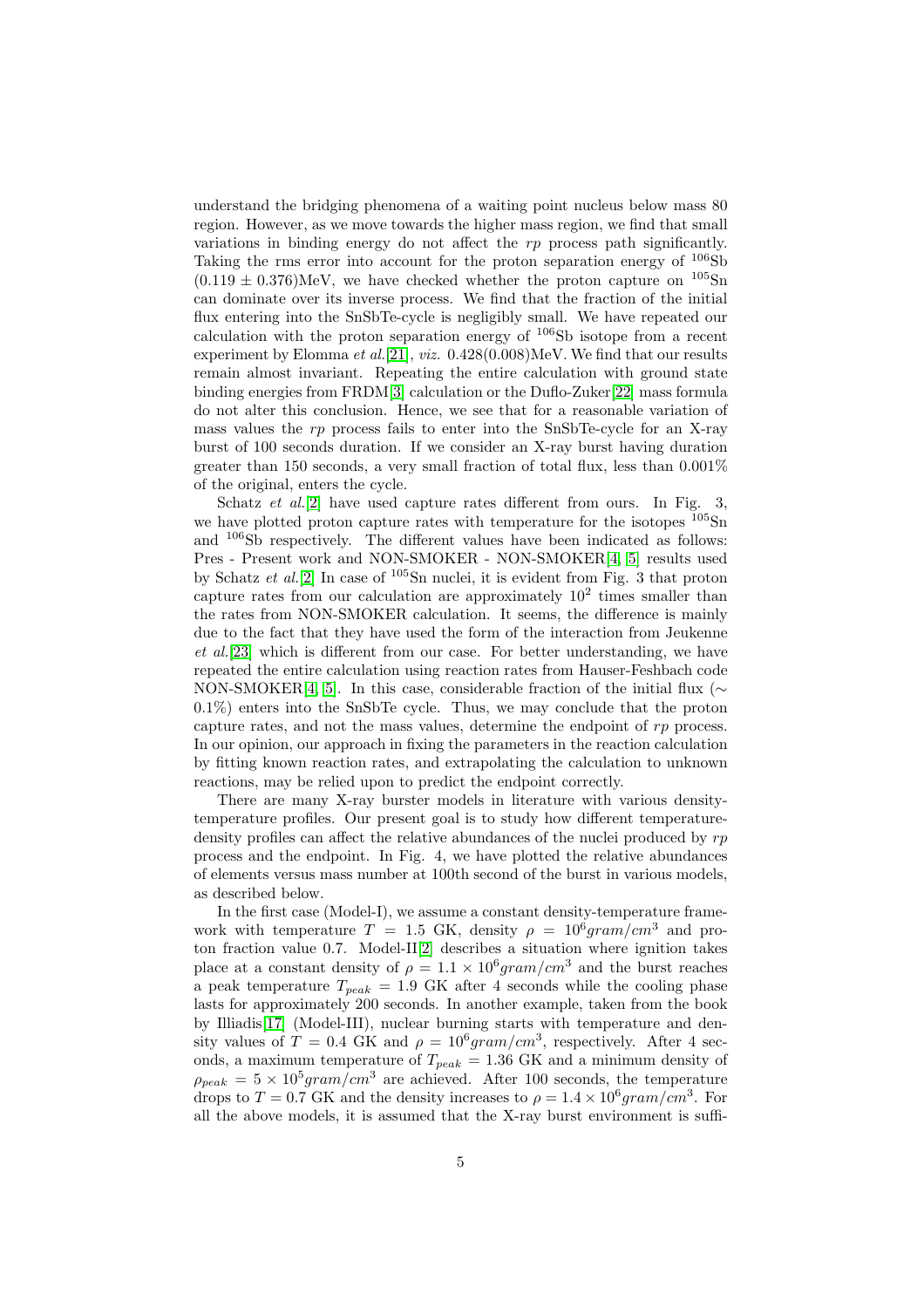ciently proton-rich to maintain the number 0.7 as the constant proton fraction. As a significant amount of proton flux is consumed during the thermonuclear reaction, another situation may arise, where the proton fraction decreases gradually with time. Such a situation is given in Model-IV where the proton fraction decreases to 0.16 after 100 seconds with temperature-density profile same as that of the Model-III. It is evident from Fig. 4 that abundance peaks in all cases are obtained at mass values of 72, 76 and 80, as a result of the existence of waiting point nuclei  ${}^{72}\text{Kr}$ ,  ${}^{76}\text{Sr}$  and  ${}^{80}\text{Zr}$ , respectively. Other peaks (for example, peaks at mass 85, 93 and 95 for isotopes  ${}^{85}$ Mo,  ${}^{93}$ Pd,  ${}^{95}$ Cd, respectively) suggest that the rp process flux gets accumulated at these points due to very small positive or negative proton separation energies of those isotopes. We have considered the mass number in each case for which the flux amount drops below 1% of the initial flux. It is evident from Fig. 4 that for Model-I,  $A \approx 93$  is the region above which the  $rp$  process flux fall below the range of our interest, whereas for Model-II, the region is around A  $\approx$  95. Other abundance peaks are observed at masses  $A = 97$  and 101 for the isotopes <sup>97</sup>Cd and <sup>101</sup>Sn respectively, though, the fractions of the total flux accumulated at those isotopes are less than 0.1% of the initial value. In case of Models III and IV, the locations to be studied are around  $A \approx 93$  and 91 respectively. From above observations, it can be concluded that, for various density-temperature profiles, the  $rp$  process flux falls below a significant amount near mass 90-95. The observations from Fig. 4 suggest that the end points of the  $rp$  process has a rather weak dependence on different X-ray burster models.

#### 4 Summary

The location above which the rp process flux falls below an insignificant amount is calculated using the microscopic optical model utilizing the densities from the RMF approach and with a new phenomenological mass formula. Present result is compared with result obtained from another existing work[\[2\]](#page-5-1) and the reason for these indifferences between the results are discussed. Our results do not significantly depend on the mass models. For different X-ray burster models, endpoints are calculated.

## Acknowledgments

This work has been carried out with financial assistance of the UGC sponsored DRS Programme of the Department of Physics of the University of Calcutta. Chirashree Lahiri acknowledges the grant of a fellowship awarded by the UGC.

# <span id="page-5-0"></span>References

- <span id="page-5-1"></span>[1] G. Gangopadhyay, Int. J. Mod. Phys. E 20 (2011) 179.
- <span id="page-5-2"></span>[2] H. Schatz et al. Phys. Rev. Lett. 86 (2001) 3471.
- [3] P. Möller, J. R. Nix, and K. L. Kratz, At. Data Nucl. Data. Tables 66 (1997) 131.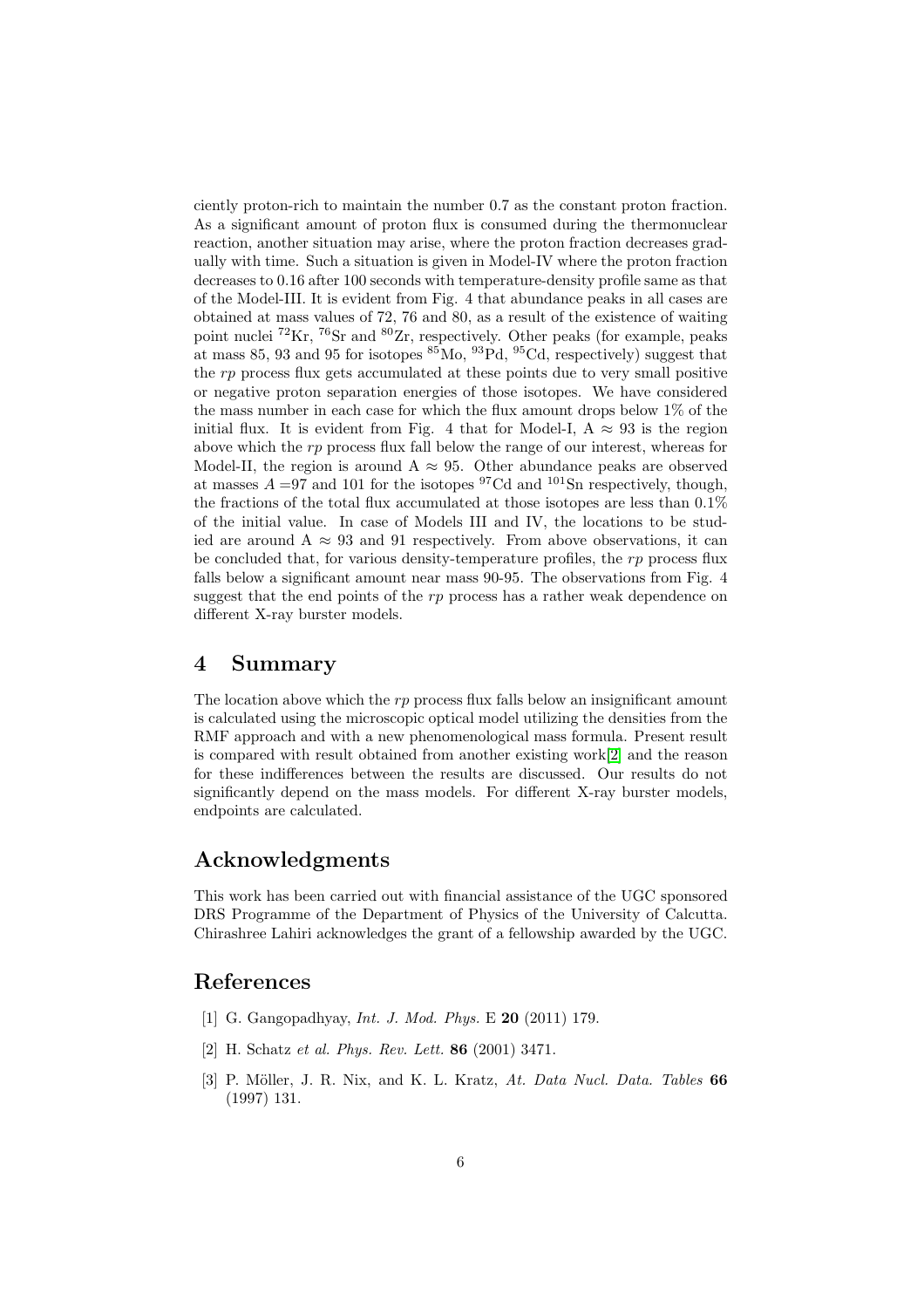- <span id="page-6-1"></span><span id="page-6-0"></span>[4] T. Rauscher and F.-K. Thielmann, At. Data Nucl. Data. Tables **75** (2000) 1.
- <span id="page-6-2"></span>[5] T. Rauscher and F.-K. Thielmann, At. Data Nucl. Data. Tables 76 (2001) 47.
- <span id="page-6-3"></span>[6] C. Lahiri and G. Gangopadhyay, *Phys. Rev.* C **84** (2011) 057601.
- <span id="page-6-4"></span>[7] B. G. Todd-Rutel and J. Piekarewicz, *Phys. Rev. Lett.* **95** (2005) 122501.
- <span id="page-6-5"></span>[8] M. Bhattacharya and G. Gangopadhyay, Phys. Rev. C 77 (2008) 047302.
- <span id="page-6-6"></span>[9] M. Bhattacharya, G. Gangopadhyay and S. Roy, Phys. Rev. C 85 (2012) 034312.
- [10] A.M. Kobos, B.A. Brown, R. Lindsay, G.R. and Satchler, Nucl. Phys. A 425 (1984) 205.
- <span id="page-6-8"></span><span id="page-6-7"></span>[11] A.K. Chaudhuri, *Nucl. Phys.* A **449** (1986) 243.
- <span id="page-6-9"></span>[12] A.K. Chaudhuri, Nucl. Phys. A 459 (1986) 417.
- <span id="page-6-10"></span>[13] C. Lahiri and G. Gangopadhyay, Eur. Phys. J. A 47 (2011) 87.
- [14] A. J. Koning, S. Hilaire, and M. Duijvestijn, Proceedings of the International Conference on Nuclear Data for Science and Technology, April 2227, 2007, Nice, France, edited by O. Bersillon, F. Gunsing, E. Bauge, R. Jacqmin, and S. Leray (EDP Sciences, Paris, 2008), pp. 211214.
- <span id="page-6-12"></span><span id="page-6-11"></span>[15] C. Lahiri and G. Gangopadhyay, Int. J. Mod. Phys. E 20 (2011) 2417.
- <span id="page-6-13"></span>[16] C. Lahiri and G. Gangopadhyay, to appear in *Int. J. Mod. Phys.* E (2012).
- [17] C. Illiadis, Nuclear Physics of the Stars (Wiley-VCH Verlag GmbH, Weinheim, 2007).
- <span id="page-6-15"></span><span id="page-6-14"></span>[18] T. Rauscher and F-K Thielemann, At. Data Nucl. Data. Tables 74 (2000) 1.
- [19] G. Audi, O. Bersillon, J. Blachot and A.H. Wapstra, Nucl. Phys. A 729 (2003) 3.
- <span id="page-6-17"></span><span id="page-6-16"></span>[20] M.J. López Jiménez et al., *Phys. Rev.* C 66 (2002) 025803.
- <span id="page-6-18"></span>[21] V.- V. Elomaa et al. Phys. Rev. Lett. **102** (2009) 252501.
- <span id="page-6-19"></span>[22] J. Duflo and A.P. Zuker, Phys. Rev. C 52 (1995) R23.
- [23] J. Jeukenne, A. Lejeune, and C. Mahaux, Phys. Rev. C 16 (1977) 80.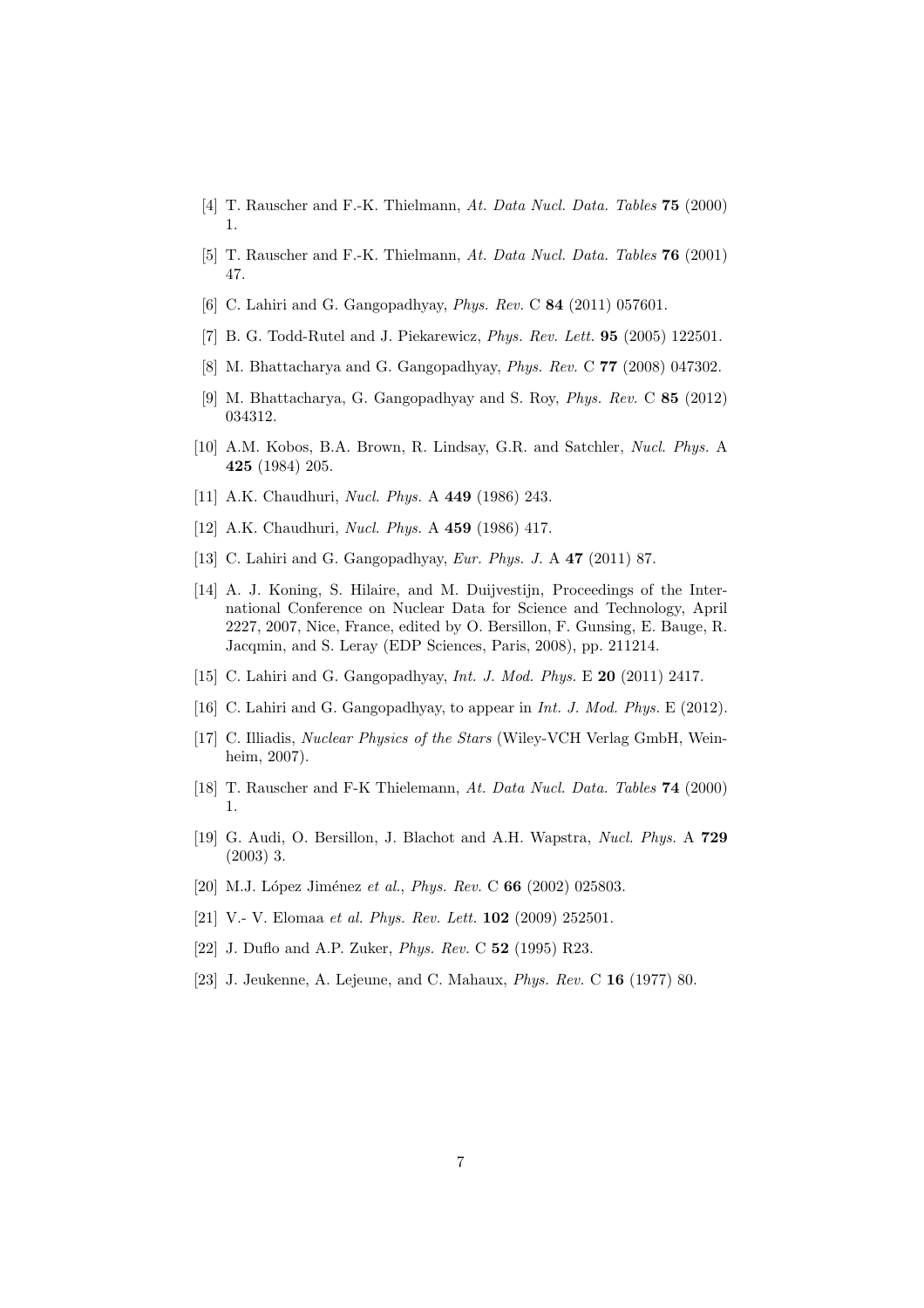

Figure 1: rp process path for 1.2 GK



Figure 2:  $rp$  process path for  $1.5~\mathrm{GK}$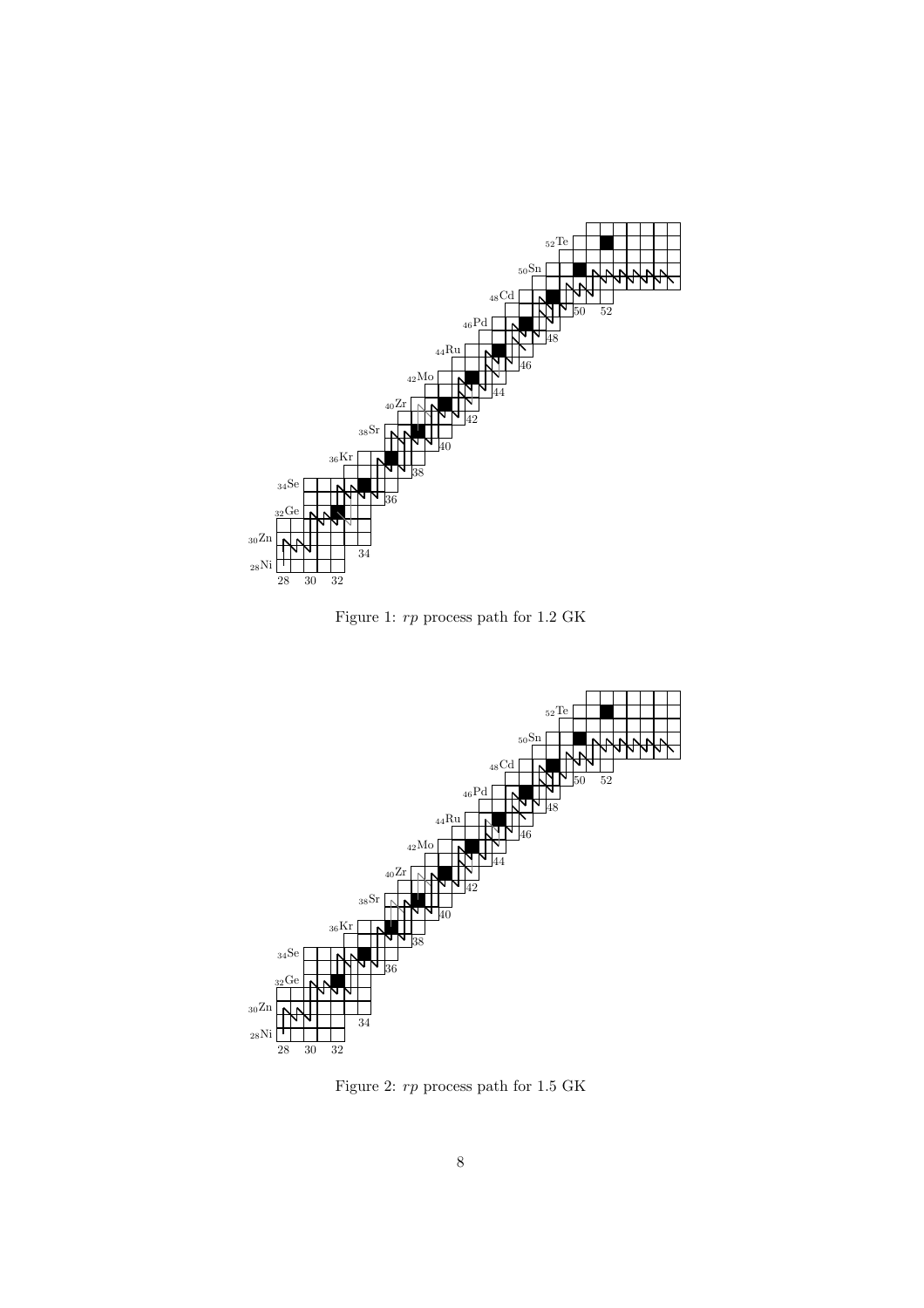

Figure 3: Proton capture rates  $(cm<sup>3</sup> mol<sup>-1</sup> sec<sup>-1</sup>)$  vs temperature(GK). See text for details.